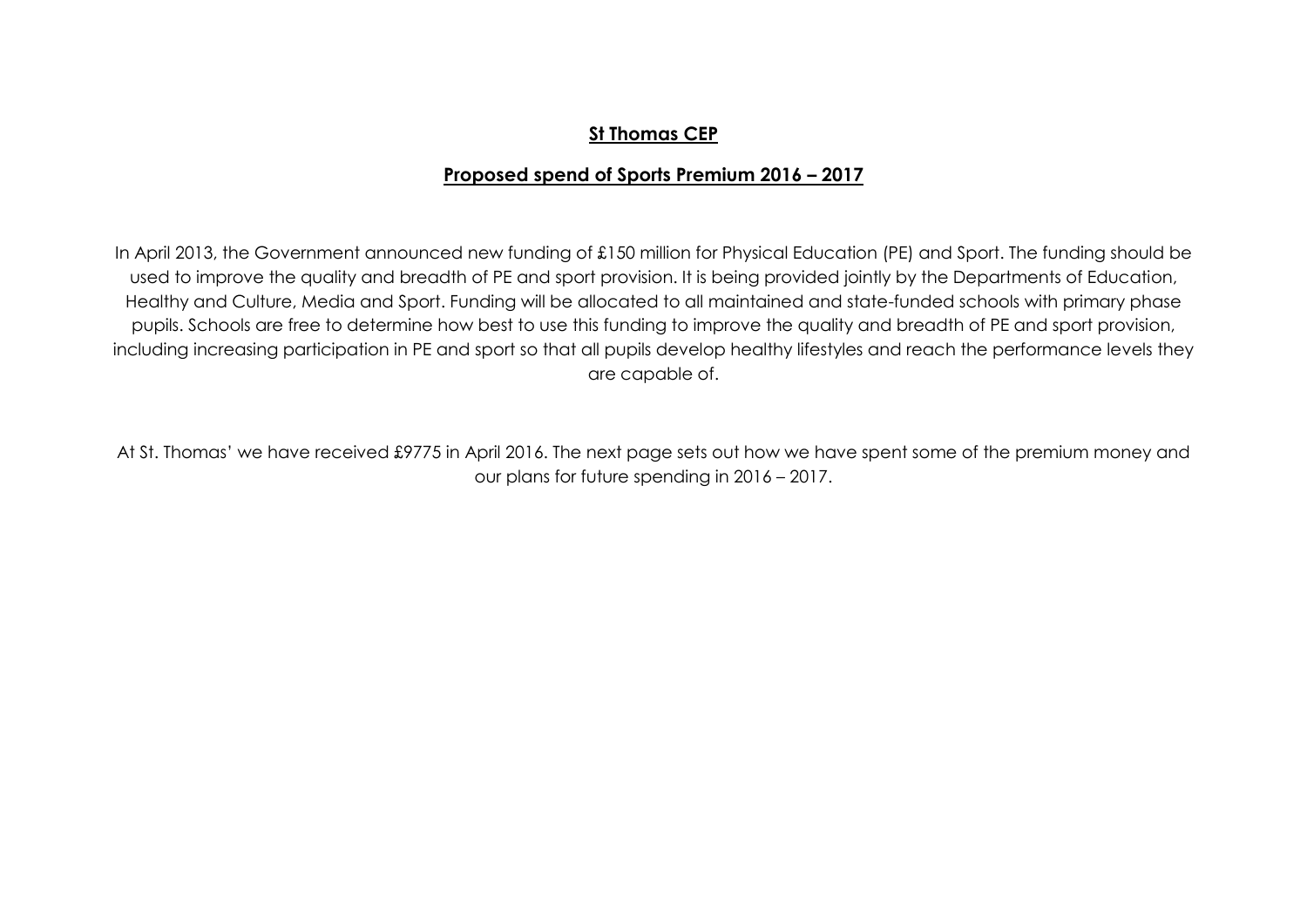| <b>Aspect of development</b>                                                                                                                                                                                                                                                                                                                                                                                                             |        |  |
|------------------------------------------------------------------------------------------------------------------------------------------------------------------------------------------------------------------------------------------------------------------------------------------------------------------------------------------------------------------------------------------------------------------------------------------|--------|--|
| <b>CPD</b> for staff                                                                                                                                                                                                                                                                                                                                                                                                                     |        |  |
| Physical Education Curriculum Support and Staff CPD - A Full Days Curriculum Support for one academic<br>year including an after school club for one term. All members of staff will receive half a term CPD support in<br>an area of PE that they feel they need to develop within the PE curriculum.                                                                                                                                   | £6,400 |  |
| Imoves.com CPD for dance. A programme that engages children through a variety of topics and cross<br>curricular links that installs confidence in non PE specialists to deliver high quality practice.                                                                                                                                                                                                                                   | £800   |  |
| Extra-Curricular Sports clubs, competitions and whole school events                                                                                                                                                                                                                                                                                                                                                                      |        |  |
| Opportunity Sports Foundation. All children within the school take part in competitive school sports<br>$\bullet$<br>week.<br>Every child in the school to take part in intra school competitions.<br>$\bullet$<br>Medals are allocated to pupils of the winning team.<br>$\bullet$<br>At the end of the week a pupil is selected to receive the Victor Lodrum trophy, this is for outstanding<br>$\bullet$<br>sportsmanship and effort. | £2000  |  |